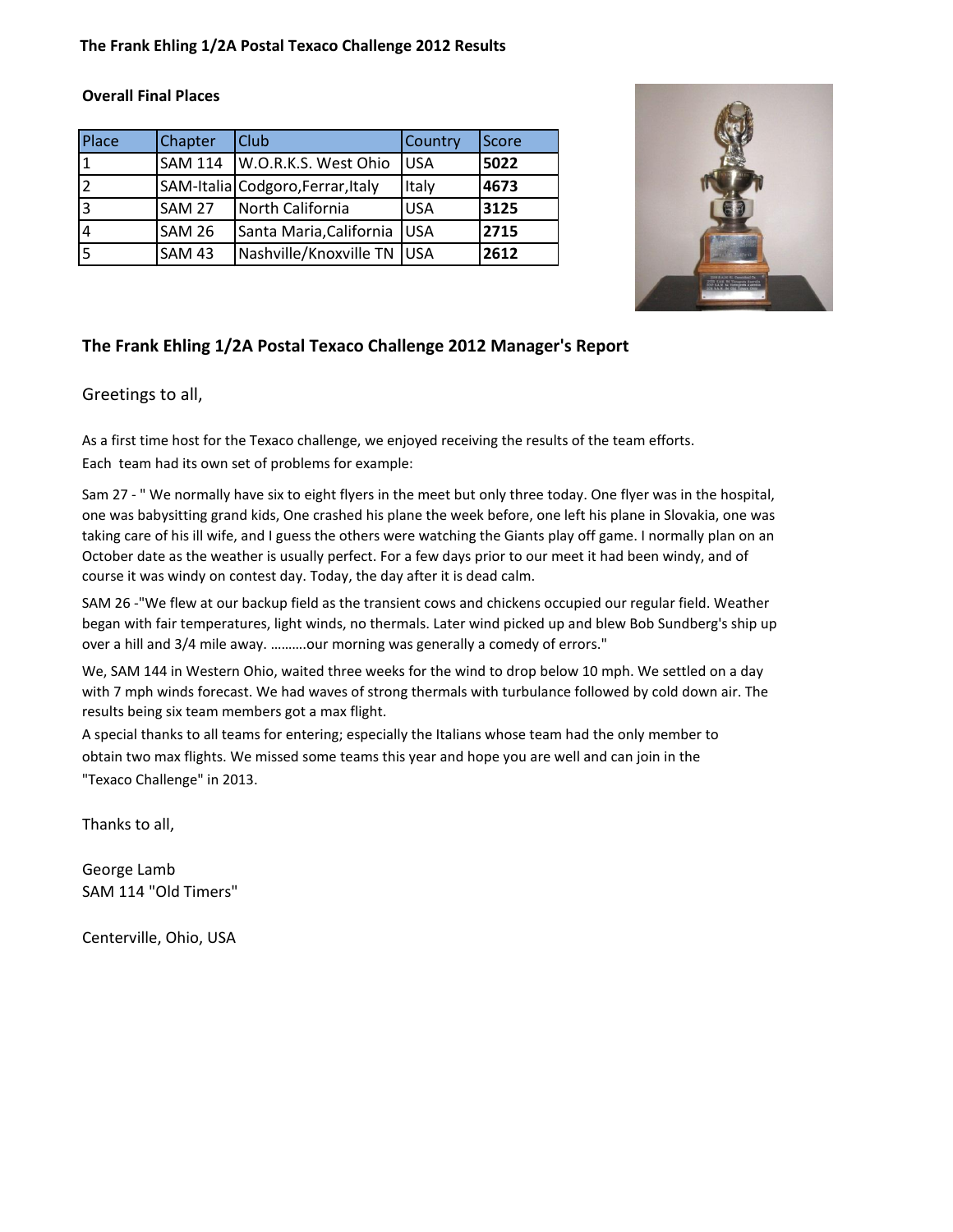# **Chapters in Order of Score**

### **First Place**

| Contestant           | <b>Model</b>  | <b>Area</b>                                                                           | Weight | Flight 1 | Flight 2 | Flight 3   | Best 2 of 3       | <b>Team</b>  |  |  |  |
|----------------------|---------------|---------------------------------------------------------------------------------------|--------|----------|----------|------------|-------------------|--------------|--|--|--|
|                      |               | $(Sq$ in)                                                                             | (Oz)   |          |          |            |                   | <b>Score</b> |  |  |  |
| John Lueke           | Rambler       | 288                                                                                   | 16.4   | 869      | 300      | 900        | 1769              | 1769         |  |  |  |
| Tom Boice            | <b>Bomber</b> | 288                                                                                   | 16.5   | 866      | 900      | 499        | 1766              | 1766         |  |  |  |
| George Lamb          | Racer         | 288                                                                                   | 16     | 587      | 557      | 900        | 1487              | 1487         |  |  |  |
| Dennis Sedlock       | Racer         | 280                                                                                   | 15.6   | 522      | 900      | <b>LOF</b> | 1422              |              |  |  |  |
| Michael Bluestein    | Bomber        | 300                                                                                   | 16.9   | 900      | 314      | 439        | 1339              |              |  |  |  |
| Gary Streithau       | Airborne      | 292                                                                                   | 16.2   | 618      | 611      | 120        | 1229              |              |  |  |  |
| Tom Pratt            | Cloudster     | 380                                                                                   | 21.5   | 297      | 294      | 900        | 1197              |              |  |  |  |
| <b>Richard Pratt</b> | Airborne      | 260                                                                                   | 14.4   | 323      | 710      | 273        | 1033              |              |  |  |  |
| Walt Reuszer         | Baby Burd     | 208                                                                                   | 11.6   | 480      | 533      | <b>DNF</b> | 1013              |              |  |  |  |
| <b>SAM 114</b>       |               |                                                                                       |        |          |          |            | <b>Team Score</b> | 5022         |  |  |  |
| Date                 | Oct 16,2012   |                                                                                       |        |          |          |            |                   |              |  |  |  |
| Location             |               | Hummel/W.O.R.K.S. Field, Southwest Ohio, USA                                          |        |          |          |            |                   |              |  |  |  |
| Conditions           |               | Clear, high Cirrus clouds, Temp 62 deg, Wind 6-9 mph from South, many strong thermals |        |          |          |            |                   |              |  |  |  |
| <b>Team Manager</b>  |               | George Lamb SAM 114                                                                   |        |          |          |            |                   |              |  |  |  |

# **The SAM 114, 2012 Team**

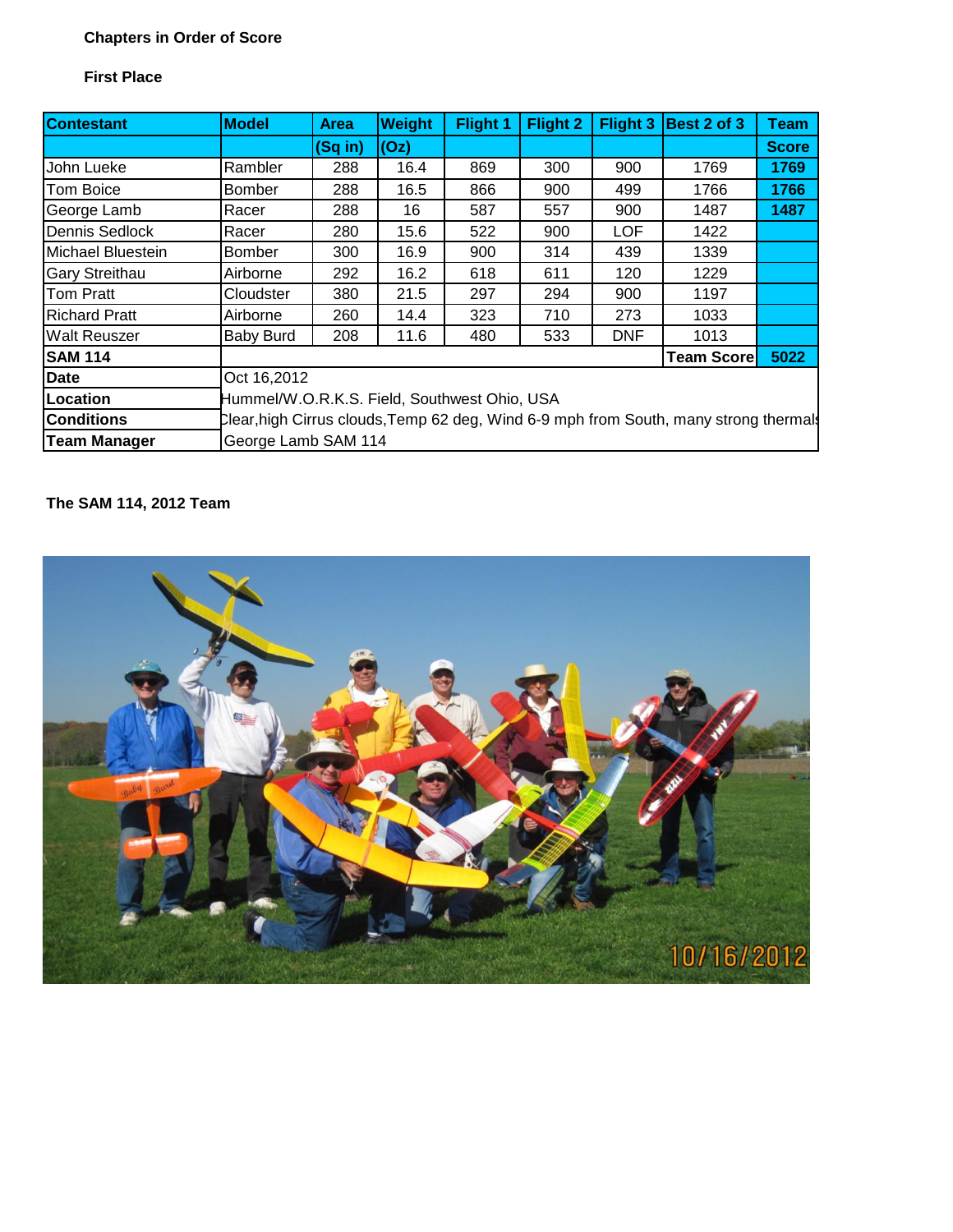#### **Second Place**

| <b>Contestant</b>            | <b>Model</b>                                                                     | <b>Area</b>       | Weight | Flight 1 | Flight 2 |     | Flight 3 Best 2 of 3 | <b>Team</b>  |
|------------------------------|----------------------------------------------------------------------------------|-------------------|--------|----------|----------|-----|----------------------|--------------|
|                              |                                                                                  | $(Sq in)$ $ (Oz)$ |        |          |          |     |                      | <b>Score</b> |
| Costalunga Lanfranco         | Play Boy                                                                         | 300               | 17.6   | 562      | 900      | 900 | 1800                 | 1800         |
| Bortolai Tiziano             | Flamingo                                                                         | 289               | 17     | 882      | 628      | 230 | 1510                 | 1510         |
| Gianati Marco                | Play Boy                                                                         | 300               | 18.2   | 517      | 846      | 487 | 1363                 | 1363         |
| Gianati Walther              | Diavoto                                                                          | 313               | 18.5   | 772      | 558      | 473 | 1330                 |              |
| Borsetti Gianni              | Kerswap                                                                          | 280               | 16.9   | 621      | 376      | 257 | 997                  |              |
| Binelli Luigi                | Play Boy                                                                         | 300               | 18     | 370      | 404      | 198 | 774                  |              |
| <b>SAM ITALIA Chapter 62</b> |                                                                                  |                   |        |          |          |     | <b>Team Scorel</b>   | 4673         |
| <b>Date</b>                  | 23-Sep-12                                                                        |                   |        |          |          |     |                      |              |
| Location                     | The Valle Gaffaro<br>air field near Codgoro<br>Ferrar, Italy                     |                   |        |          |          |     |                      |              |
| <b>Conditions</b>            | Heavy, cloudy sky, temp around 26 degs C, wind N-E, 3-4 kmh, vortices from trees |                   |        |          |          |     |                      |              |
| <b>Team Manager</b>          | Sergio Scirocchi SAM 62                                                          |                   |        |          |          |     |                      |              |

### **The SAM-Italia 62, 2012 Team**

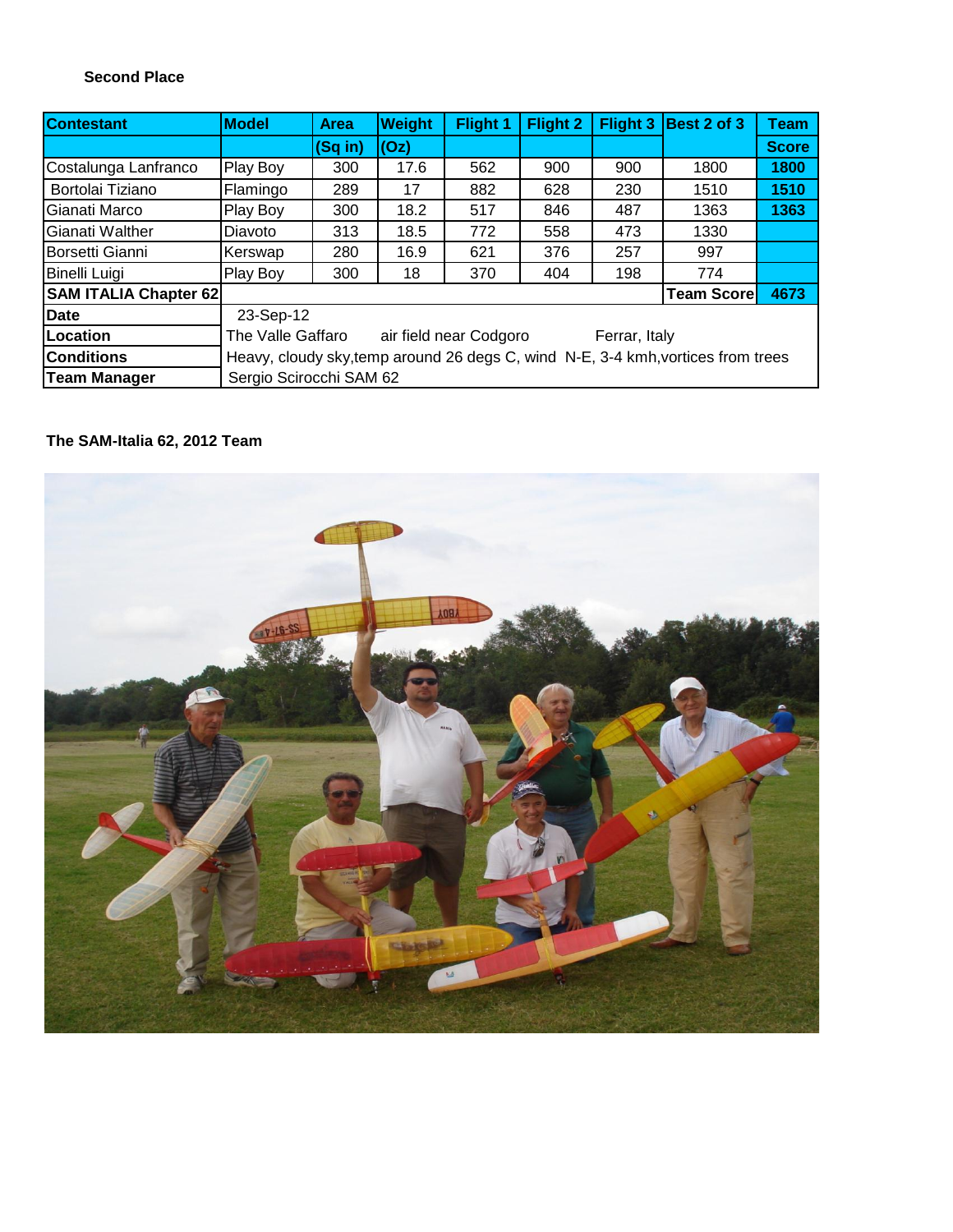### **Third Place**

| <b>Contestant</b>   | <b>Model</b>  | <b>Area</b>                                 | <b>Weight</b> | Flight 1 | <b>Flight 2</b> | Flight 3 | Best 2 of 3 | Team         |  |  |
|---------------------|---------------|---------------------------------------------|---------------|----------|-----------------|----------|-------------|--------------|--|--|
|                     |               | $(Sq$ in)                                   | (Oz)          |          |                 |          |             | <b>Score</b> |  |  |
| Aric Wilmunder      | Viking        | 288                                         | 17            | 308      | 535             | 786      | 1321        | 1321         |  |  |
| <b>Mike Clancy</b>  | Play Boy      | 288                                         | 16.5          | 423      | 403             | 545      | 968         | 968          |  |  |
| <b>Tom Moore</b>    | Miss Americal | 310                                         | 17            | 348      | 319             | 488      | 836         | 836          |  |  |
| <b>SAM 27</b>       |               | 3125<br><b>Team Score</b>                   |               |          |                 |          |             |              |  |  |
| <b>Date</b>         | 18-Oct-12     |                                             |               |          |                 |          |             |              |  |  |
| <b>Locations</b>    |               | North California, USA                       |               |          |                 |          |             |              |  |  |
| <b>Conditions</b>   |               | Warm, Sunny, Windy, wave lift, no thermnals |               |          |                 |          |             |              |  |  |
| <b>Team Manager</b> |               | Mike Clancy SAM 27                          |               |          |                 |          |             |              |  |  |

### **The SAM 27, 2012 Team**

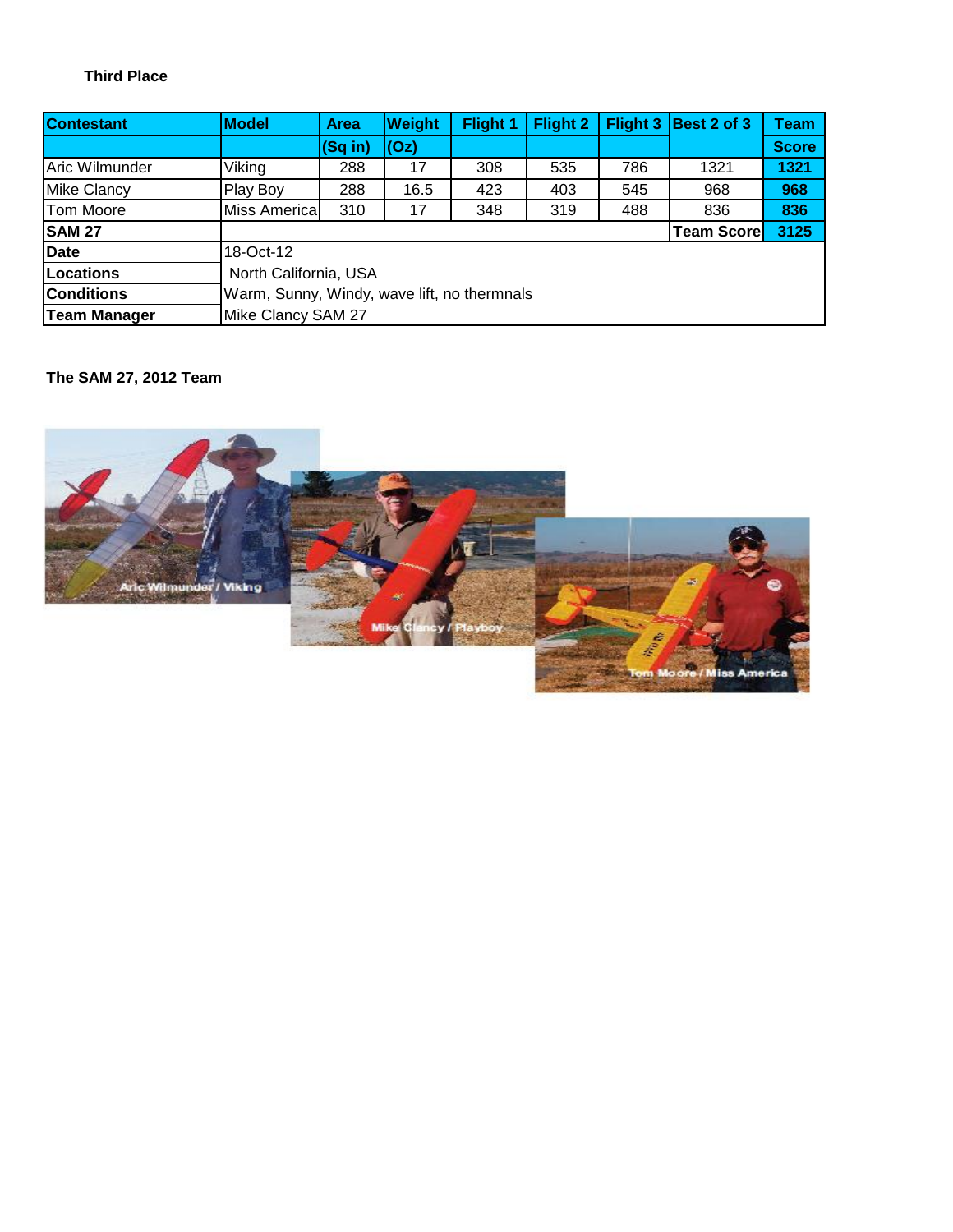### **Fourth Place**

| <b>Contestant</b>      | <b>Model</b>  | <b>Area</b>                                                                   | <b>Weight</b> | Flight 1 | <b>Flight 2</b> | Flight 3   | Best 2 of 3 | <b>Team</b>  |  |  |
|------------------------|---------------|-------------------------------------------------------------------------------|---------------|----------|-----------------|------------|-------------|--------------|--|--|
|                        |               | (Sq in)                                                                       | (Oz)          |          |                 |            |             | <b>Score</b> |  |  |
| Tom Boice              | <b>Bomber</b> | 288                                                                           | 17            | 431      | 755             | 900        | 1655        | 1655         |  |  |
| <b>Bob Sundberg</b>    | <b>Bomber</b> | 288                                                                           | 17            | 232      | 443             | <b>LOF</b> | 675         | 675          |  |  |
| Bob Angel              | Strato-Streal | 350                                                                           | 22            | 150      | 170             | 215        | 385         | 385          |  |  |
| <b>Steve Remington</b> | Play Boy Jr.  | 350                                                                           | 20            | 30       | 212             | <b>DNF</b> | 242         |              |  |  |
| Jim Bierbauer          | Play Boy Jr.  | 350                                                                           | 22            | 6        | 25              | <b>DNF</b> | 31          |              |  |  |
| <b>SAM 26</b>          |               | 2715<br><b>Team Score</b>                                                     |               |          |                 |            |             |              |  |  |
| <b>Date</b>            | $6$ -Oct-12   |                                                                               |               |          |                 |            |             |              |  |  |
| <b>Locations</b>       |               | Santa Maria, California, USA<br>and Xenia, Ohio, USA                          |               |          |                 |            |             |              |  |  |
| <b>Conditions</b>      |               | Began with fair temperatures, light winds, no thermals; later winds picked up |               |          |                 |            |             |              |  |  |
| <b>Team Manager</b>    |               | Jim Bierbauer SAM 26                                                          |               |          |                 |            |             |              |  |  |

**The SAM 26, 2012 Team**